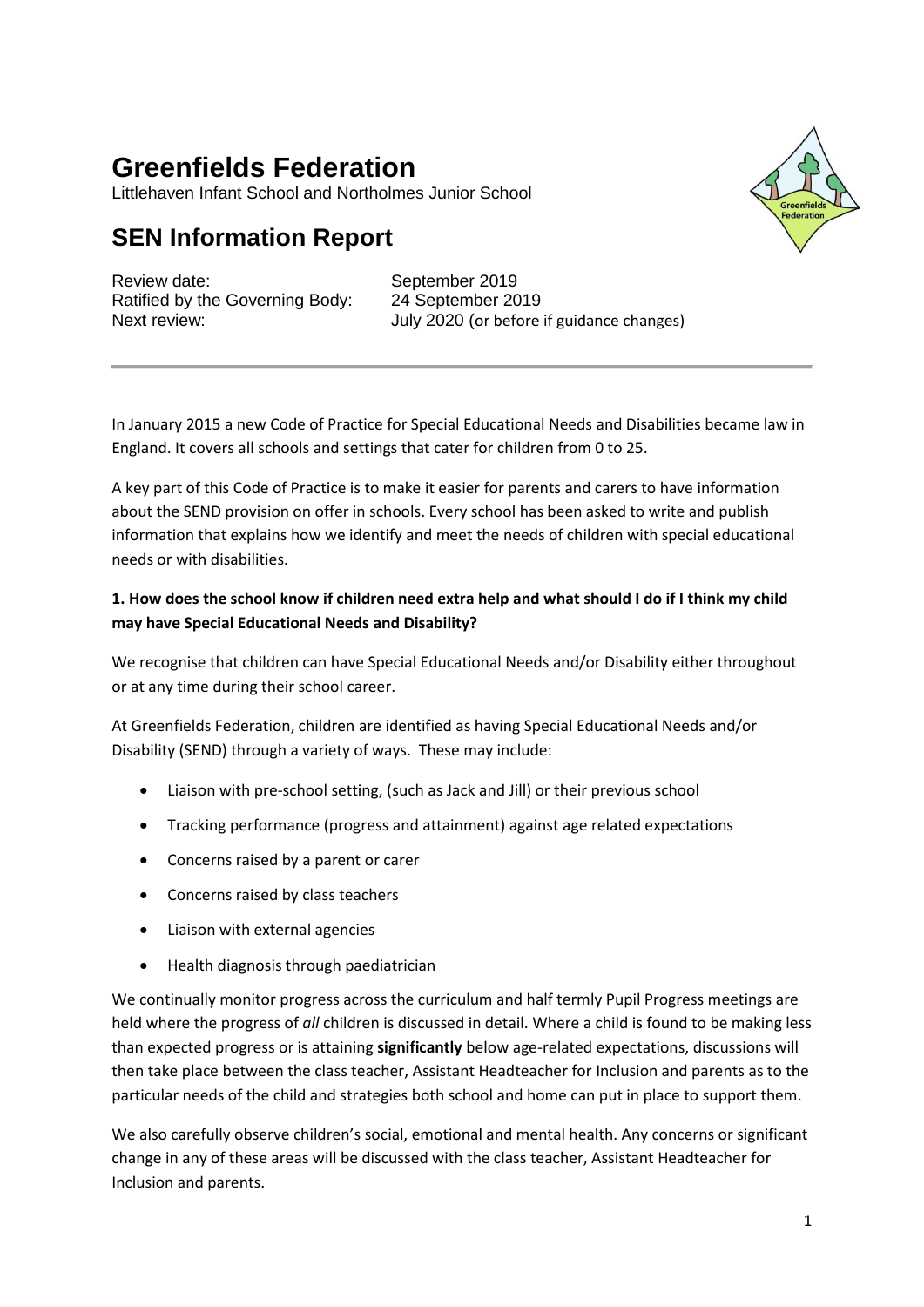Any member of staff can raise concerns about a child. Moreover, parents are encouraged to discuss concerns that they may have about their child with the school. Staff/parents/carers then work in partnership to ensure every child receives the support they need to overcome any barriers and fulfil their potential at school. If parents have any concerns, they can contact their child's class teacher, the Assistant Headteacher for Inclusion or the Headteacher.

#### **2. How will the school support my child?**

At Greenfields Federation, we ensure all teachers deliver Quality First teaching, which is inclusive of the needs of all pupils. We are fully committed to inclusion within the school and ensuring all pupils, including pupils with SEND, acquire the knowledge and cultural capital they need to succeed in life. We continually ensure that our curriculum is suitable for all children with SEND and that they have the breadth of opportunities provided to support their all-round development. In doing so, we provide a creative, exciting and effective learning environment which recognises and responds to individual learning styles.

Class teachers plan lessons which are differentiated to meet the needs of all children in their class. They may organise the class into small groups in order to focus the teaching and learning potential. Groups may be supported by a key adult, either the class teacher or teaching assistant, where appropriate, to foster effective, independent learning.

Our aim, as far as possible, is to support pupil's learning in the classroom. However, we do of course recognise that some children need additional support and at times small group or 1:1 interventions will be needed. Class teachers may liaise with the Assistant Headteacher for Inclusion for additional advice or support. SEND provision, including interventions, is recorded. Progress is monitored closely to measure the impact of interventions.

If school and parents agree that further advice is needed, a referral will be made to a specific outside agency such as the Educational Psychologist, Speech and Language Therapist or Specific Learning Difficulties Advisory Teacher.

The SEND link Governor, Kate Leyshon, works closely with the school to help monitor provision and progress of children with SEND. The Assistant Headteacher for Inclusion and SEND Governor meet at least once a term to facilitate this process.

# **3. How will I know how my child is doing?**

As a school we measure the progress and attainment of all children against age related expectations. Class teachers regularly assess each child and note areas where they are making progress as well as where further support is needed. This process starts on entry to school (either Reception at Littlehaven Infant School or Year 3 at Northolmes Junior School) and progress is reviewed on a half termly basis.

If a child is on the SEND register, their progress will be carefully monitored through an Individual Learning Plan (ILP) which will have specific targets for them to meet during the school term. These targets will then be reviewed during a Planning and Review Meeting (PARM) with parents, the child's teacher, the Assistant Headteacher for Inclusion and, most importantly, the child. Class teachers will discuss the progress made against the child's ILP and parents and the child will be involved in setting new targets. Parents will also receive a copy of the ILP. If a child has not met their targets, we will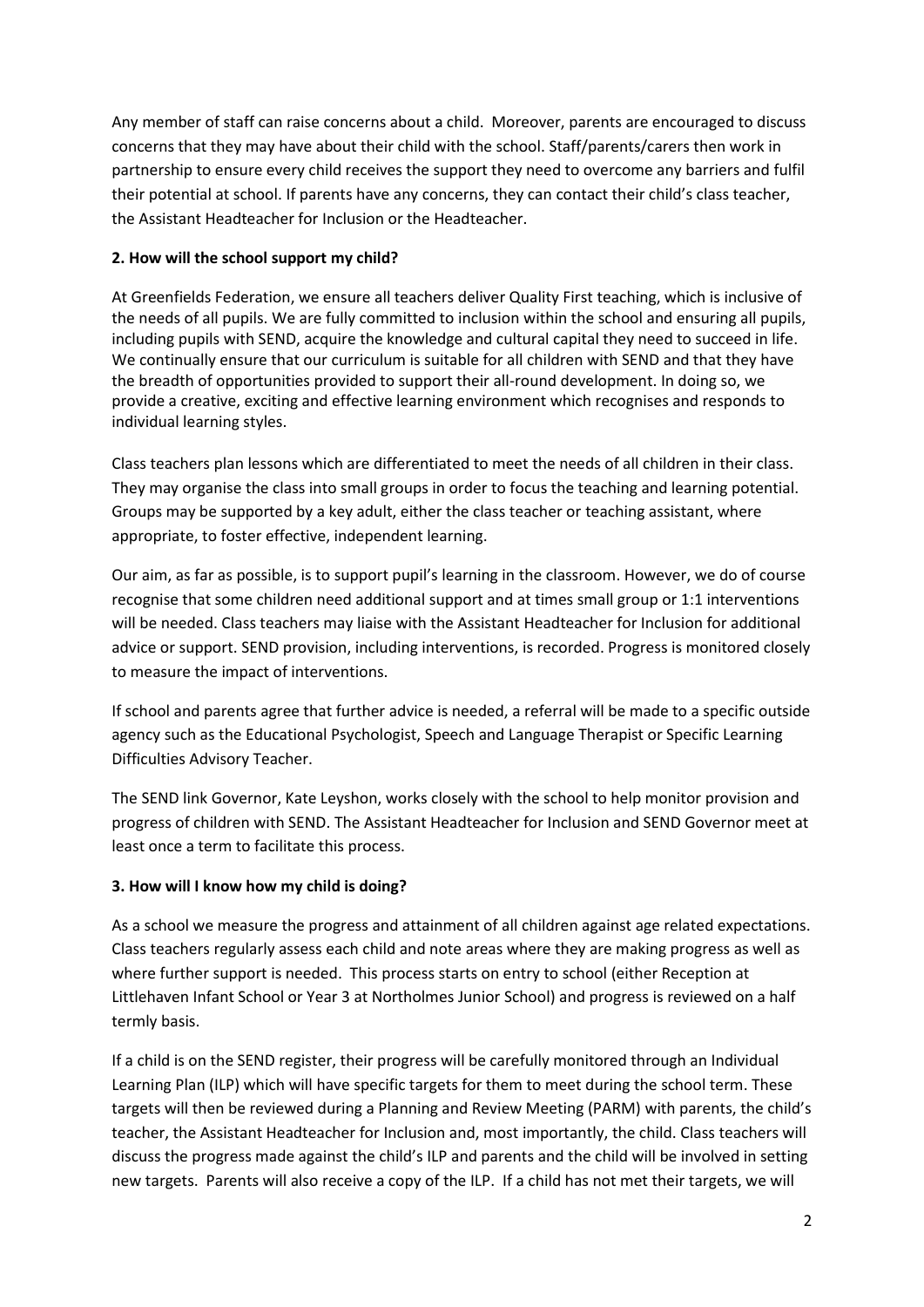discuss why this may have happened and adapt the target accordingly. We value children being able to express their views on all aspects of school life and we will discuss ILP targets with all children to help them understand what they need to do in order to make progress.

If a child has more complex SEND needs they may have an Education and Health Care Plan (EHCP). This means that each year when the plan needs to be reviewed we will hold a more formal meeting, called an Annual Review, in order to discuss their progress. A report will be written by school and we will ask parents for their thoughts. Parents and the child will be invited to attend this meeting and will receive copies of all reports from any external agency involved before the meeting takes place so that they have time to prepare and think about questions they might like to ask.

The Assistant Headteacher for Inclusion operates an "Open Door" policy that allows all parents to drop in to discuss concerns they may have at any time she is available.

#### **4. How will the learning and development provision be matched to my child's needs?**

For a child who has been assessed as in need of SEND support, we follow a cycle of 'Assess, Plan, Do, Review,' as set out in the Code of Practice.

On a daily basis, teachers assess the learning of all pupils, and adjust their subsequent teaching accordingly. Children's needs are met by careful differentiation; for example, adjusting the teaching and learning styles, the structure of the lesson, the resources provided, the layout of the classroom, the pitch of activities, support from adults, pre-teaching of vocabulary and concepts. IT and visual support are regularly used.

There are half termly pupil progress meetings, with the Head, Assistant Headteacher for Inclusion and class teacher which track the progress of the child and make sure that the provision in place is having the intended impact.

Termly meetings (PARM) are held with teachers, parents and the child to review the child's progress over the preceding term, and plan provision for the term ahead. Targets are agreed for the subsequent term, in order to work towards the agreed desired outcomes for the child. The voice of the child and the parents are central to these meetings. Where appropriate, advice from external professionals will be sought and used to implement specific strategies or to accessor particular resources or equipment.

The Headteacher and Assistant Headteacher for Inclusion discuss all the information they have about SEND in the school, including the children getting extra support already, the children needing extra support and the children who have been identified as not making as much progress as would be expected. From this information, they decide what resources/training and support is needed. The link SEND Governor is kept up to date with all decisions made.

Children may be removed from the SEND register if it is no longer necessary for them to be on there. This would always be done in consultation with parents.

#### **5. What support will there be for my child's overall well-being?**

The well-being of all pupils is of primary concern at Greenfields Federation. We work very hard to develop children as well-rounded, happy, confident individuals. We have many opportunities to celebrate children's achievements such as our weekly Celebration Assemblies.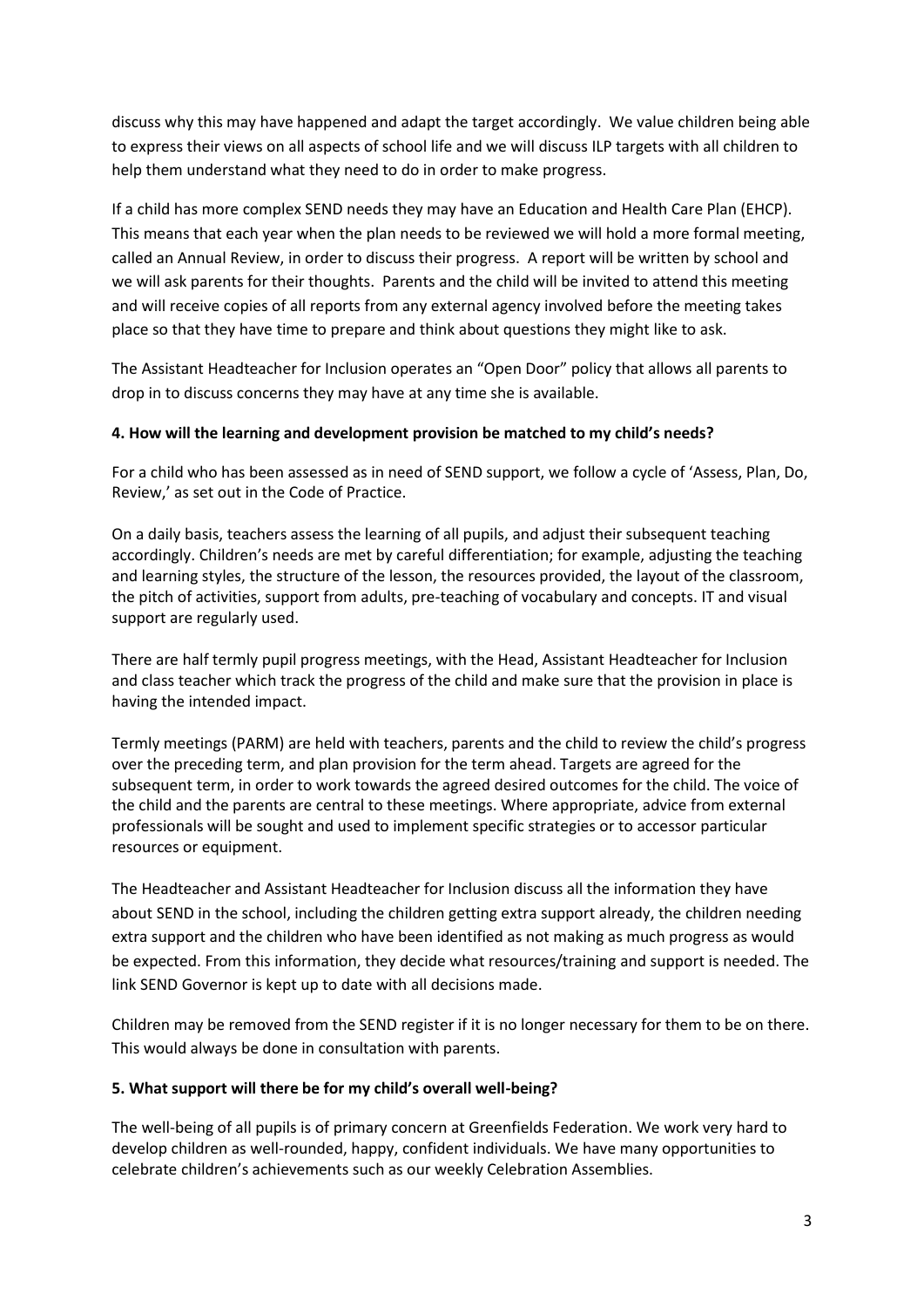We take every opportunity to expose children to a broad range of life experiences, from sports events, activities in the school and school trips. We ensure that children feel safe by having clear routines, consistent expectations and regular adults in every class. Pupil voice is essential to all decision-making. We teach children to respect each other and their environment and to behave appropriately at all times. Pupils also contribute to this through our School Council and Play Leaders.

We strive to build positive relationships whereby parents, pupils and teachers can share ideas and information together to make school a safe and happy place for everyone. Children are supported with their social and emotional development throughout the school day through the curriculum and through our teaching of Personal, Social, Health and Economic education (PSHE), which covers social, moral, cultural, and emotional aspects of learning. The Federation's new Jigsaw PSHE scheme promotes well-being and mindfulness at its core.

Both schools within Greenfields Federation also have Learning Mentors who works to support those children who would benefit from additional emotional support. The Learning Mentor at Littlehaven is Mrs Rayner and the Learning Mentors at Northolmes are Mrs Smith and Mrs Barnes.

We have a positive approach to the management of all types of behaviour, with a reward system that is followed by all staff and pupils. This is part of our Behaviour Policy.

If a child has behavioural difficulties, a Personal Support Plan may be implemented. This will be written in consultation with the child and their parents to identify the specific issues, put support in place and set targets. If a behavioural incident takes place, we will encourage a child to reflect on their behaviour, thinking about why it happened and what they can do next time to avoid it

Attendance of every child is monitored on a daily basis by our school office. Lateness and absence are recorded and the school will take appropriate steps to encourage punctuality and prevent unauthorised absence.

The school ensures the safety of all children through a range of measures. These include: X Strict disclosure checks for all staff and volunteers

 $\mathbb B$  The school has 3 members of staff (Mrs Anderson, Miss Woodland and Mrs Saunderson) trained as Designated Safeguarding Leads.

a All staff have regular Safeguarding training, in accordance with government legislation a A clear whistle blowing policy

#### **6. What training have the staff, supporting children and young people with SEND, had or are having?**

The staff in our school (Teachers and Teaching Assistants) continually receive new and updated training to meet the needs of all our children, including those with SEND.

During the academic year 2018-2019, staff have received CALM children training provided by an Educational Psychologist, Anxiety training provided by a Mental Health charity Coastal Minds, Mental Health training, Attachment training and Diabetes training.

We already have several training sessions already booked in for next year, based on the current needs of our children. This includes training on Autism, ADHD, Speech and Language, EAL support, Dyslexia and Emotionally Based School Avoidance, all run by specialist outside agencies.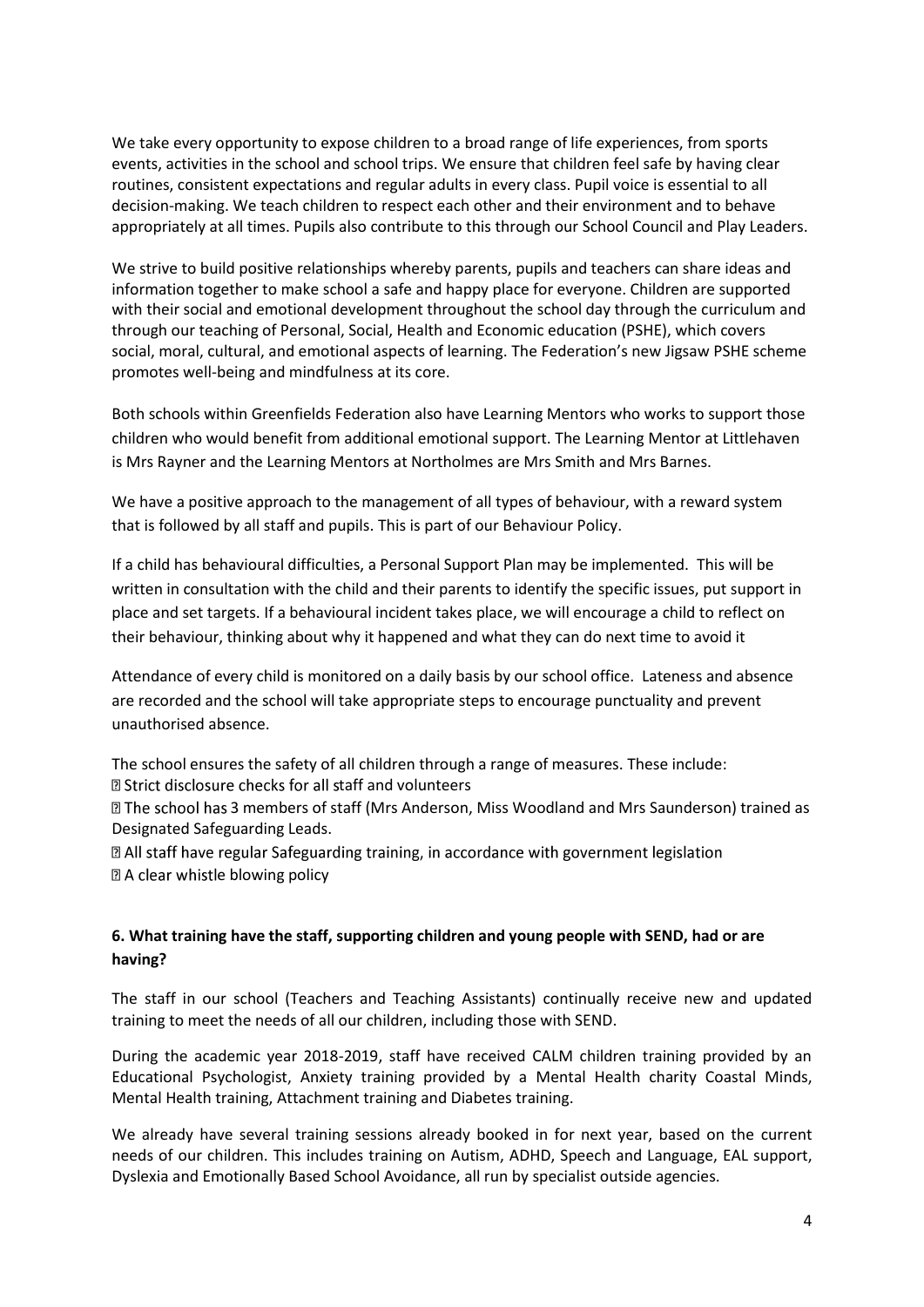Across the Federation we have a number of staff who are Team Teach trained. This is a method used for the positive handling of children should the need ever arise. Additionally, we have a number of qualified first aiders on site. Staff will receive specific training for an individual child if and when such training is appropriate.

We have a policy for the administration of prescribed medication during the school day and parents should initially contact the school office for further information. All relevant staff receive regular training on how to administer any prescribed medicine.

#### **7. What specialist services and expertise are available at or accessed by the school?**

In the first instance, class teachers differentiate learning in every lesson. This means that they plan particular questions and tasks for groups or individuals so that they are able to access the work at the level that is most appropriate for them.

When a child is on the SEND register (assessed as having longer term special education needs), the school may involve outside agencies such as:

- The Learning and Behaviour Advisory Team
- Speech and Language Service
- School Nurse
- Early Help
- Family Link Workers
- **•** Social Services
- **•** Educational Psychologists
- EMAS (Ethnic Minority Achievement Service)
- Behaviour Support
- Intensive Planning Team
- Social Communication Team

Services such as Occupational Therapy and CAMHs (Child and Adolescent Mental Health Service) can be accessed via the school nurse or GP.

If a child is assessed as having longer term Special Educational Needs and is entered onto the SEND register they will also receive additional support in school. This support will be detailed termly on the child's ILP that will be created through discussion with the child and parents.

Team Around the Family (TAF) Meetings may be organised where involvement from a number of agencies is required.

In addition, if the school feels that a child's needs are so significant that they will need a plan, with legally binding provisions, to follow the child through their school career the school can also apply for an Education, Health and Care Plan (EHCP). The EHCP replaces the old Statement for Special Educational Needs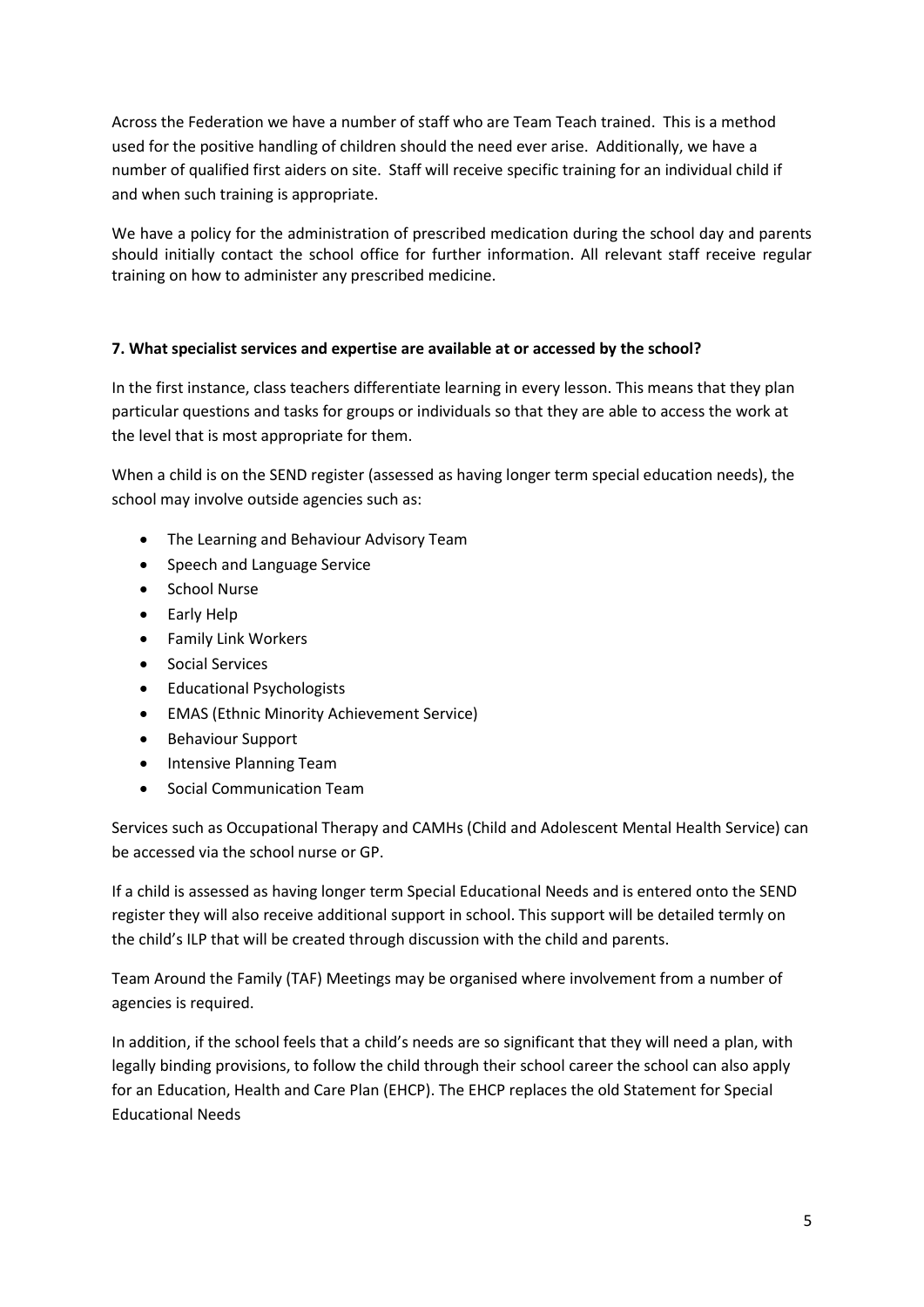#### **8. How will the school help me support my child's learning?**

At Greenfields Federation, we strongly value communication and the sharing of ideas and information between home and school. There are regular opportunities for parents to discuss their child's progress and how they can best support them at home. Termly Planning and Review Meetings (PARM) take place as well as formal parent/carers consultation meetings in Autumn and Spring. The Assistant Headteacher for Inclusion will be available at all parents' evenings should parents wish to discuss their child's strengths and needs and explore further ways in which they can support their child's learning.

The Assistant Headteacher for Inclusion can also support parents with ideas and strategies to support their child at home or help parents get in touch with external agencies.

#### **9. How will I be involved in discussions about and planning for my child's education?**

In addition to formal parent/carer consultation meetings, parents can also discuss their child's education with their class teacher, Assistant Headteacher for Inclusion or Headteacher.

For some pupils, a school/home liaison book may be used to enable regular information-sharing and updates between key school staff and parents/carers.

Where a child needs more focused, individualised differentiation, a ILP may be introduced to enable closer monitoring of small steps of progress. Ideas and information will be shared, reviewed and recorded through this planning each term. Advice from outside professionals will be included and followed in the plan where there is involvement.

If a child's needs are significant, in some cases it may be appropriate to undertake a statutory assessment of his/her needs. During this process parents will also be supported by the West Sussex SEND Team. They will ensure that that parents fully understand the process. The assessment may lead to the issue of an Education and Health Care Plan (EHCP).

#### **10. How will my child be included in activities outside the classroom?**

Greenfields Federation prides itself on its inclusive schools. We provide all pupils with equal opportunities to access the curriculum and life of the school and every effort will be made to reduce barriers to participation. We are committed to including students with SEND in activities outside of the classroom, including school trips, and will make reasonable adjustments try to facilitate this. Risk assessments will be undertaken and reasonable adjustments considered to aid inclusion regardless of need or disability.

#### **11. How accessible is the school environment?**

Both schools within Greenfields Federation are subject to the general "Equality Duty" under the Equality Act 2010. We are committed to adapting our learning environment and teaching strategies as appropriate within budget constraints.

We always recommend that parents make an appointment to visit our site to make their own assessment of suitability and discuss any specific requirements. We will also liaise with external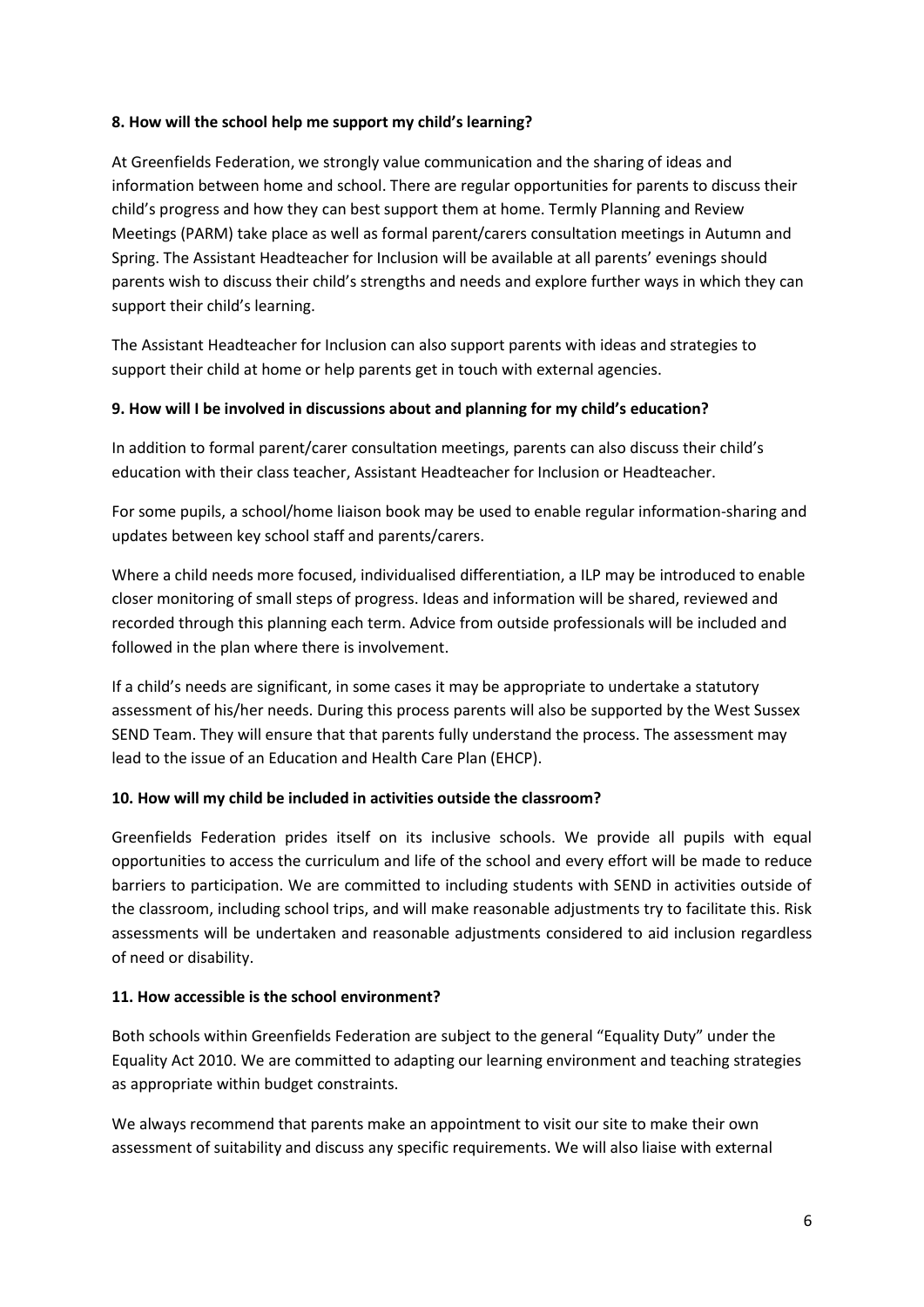professionals involved with the child to gain further advice on how we can make the learning environment accessible to all children.

Please see the school's individual Accessibility Plans for more information.

# **12. How will the school prepare and support my child to join the school and transfer to a new school?**

We encourage all new children to visit our school prior to starting where they will be shown around the school. For children with SEND we may encourage additional visits in order to ensure that the child is comfortable and familiar with their new school surroundings.

For children who are moving on toa new school, such as Year 2 children moving to Northolmes Junior School or Year 6 pupils moving to Secondary School, we run transition groups for vulnerable pupils who may find the move more difficult. This will involve group sessions with the Learning Mentor and additional visits. Year Two class teachers will also follow a programme within class time to help children to share any concerns. Individual Social Stories may also be shared with children if we anticipate that transition might be difficult. All children learn about change and ways to manage this through our new Jigsaw PHSE programme.

We liaise closely with staff from other schools when receiving and transferring children, ensuring that all relevant paperwork is passed on and all needs are discussed and understood.

If a child has an Education and Health Care Plan the review meeting will be used as a transition meeting for which staff from both schools will be invited to attend.

# **13. Who can I contact for further information?**

The first point of contact is the child's class teacher. Parents can also arrange to meet the Assistant Headteacher for Inclusion, Lyndsay Woodland, by making an appointment directly or through the school office.

Email: [office@littlehaveninfant.school](mailto:office@littlehaveninfant.school) or [office@northolmesjunior.school](mailto:office@northolmesjunior.school)

Phone: 01403 260608 or 01403 261822

There are also agencies such as 'Parent Partnership' and West Sussex Parent Forum, or IPSEA (Independent Parental Special Education Advice) – www.issea.org.uk. Alternatively, parents can seek further advice from Our Locality 'HUB' – http://compasssupport.org/index.html. This website will provide information concerning the type of additional help and support that is available to children with SEND within our locality.

# **14. How can I find information about the local authority's Local Offer of services and provision for children and young people with special educational needs and disabilities?**

Parents can read about West Sussex's local offer at:

https://www.westsussex.gov.uk/education-children-and-families/special-educational-needs-anddisability-send/send-local-offer/